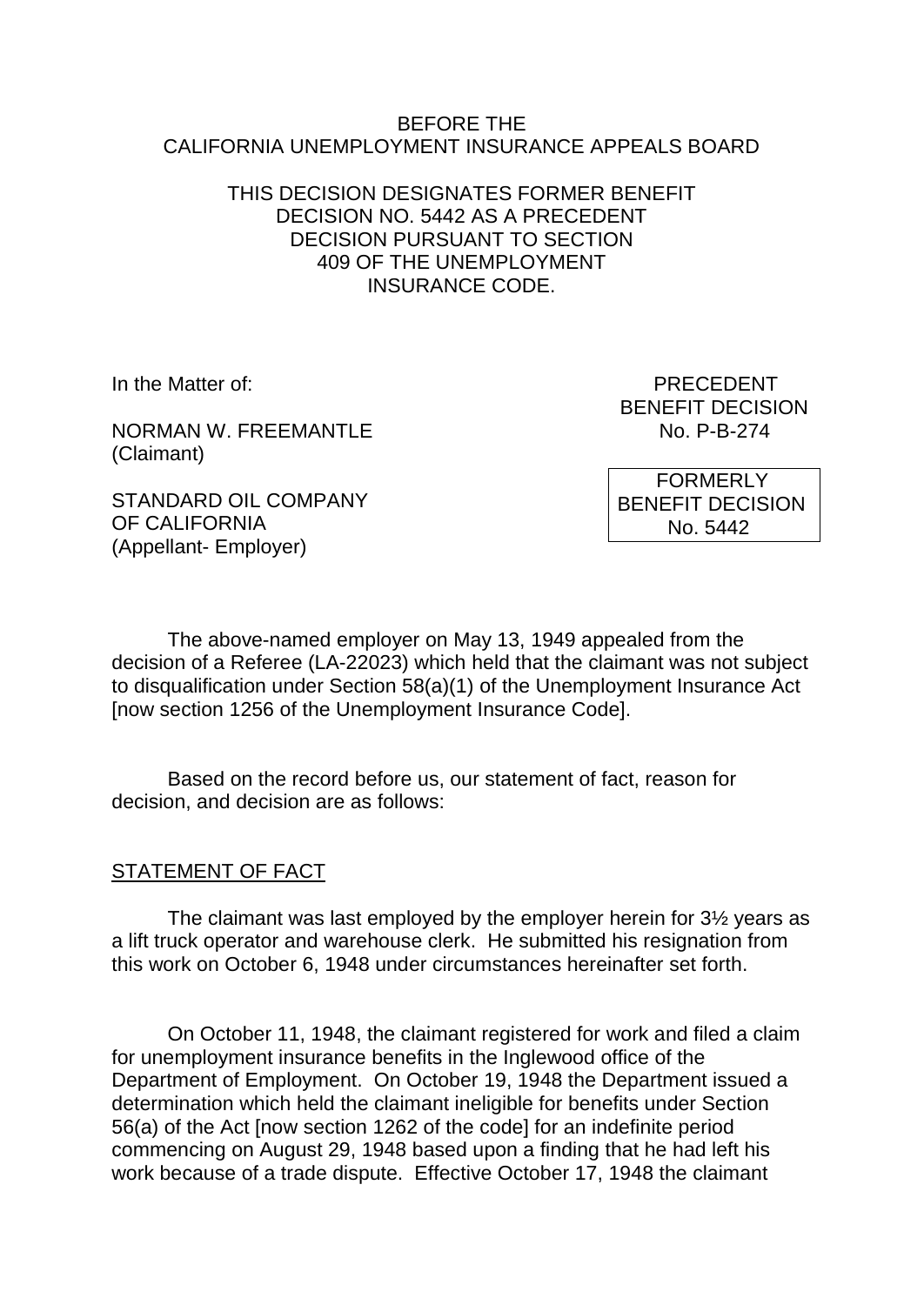filed a claim for disability insurance which was disallowed by virtue of a determination issued by the Department on November 29, 1948. This determination was predicated upon a finding that the claimant had left his most recent work because of a trade dispute and was subject to disqualification under Sections 56(a) [now section 1262] and 151(a) of the Unemployment Insurance Act [now section 2602 of the code] inasmuch as the claimant's disability had not commenced until the trade dispute was in active progress. The claimant did not appeal from the aforementioned determinations.

Upon termination of the trade dispute on or about November 2, 1948, the claimant filed a further claim for disability insurance and was thereafter allowed disability benefits to March 14, 1949. On March 18, 1949, the claimant filed an additional claim for unemployment benefits which resulted in a protest to the payment of benefits being filed by the claimant's most recent employer. On April 4, 1949, the Department issued a determination which disqualified the claimant under Section 58(a)(1) of the Unemployment Insurance Act [now section 1256 of the code] based upon a finding that he had left his work with the employer herein voluntarily and without good cause. The claimant appealed and a Referee reversed the determination.

In August, 1948 the claimant contracted an infectious skin disease which became progressively worse in succeeding weeks. He sought medical attention immediately and was treated by a physician three times a week, at a cost of \$7.00 a treatment. The claimant stated that he last worked on or about August 30, 1948, and that he left his work because fellow employees had complained to his foreman as to the necessity of working in close association with the claimant because of the infectious skin disease. The employer's records disclose that the claimant continued to work through September 3, 1948 and that he was regularly scheduled to report for work on September 4, 1948, but that he did not report for work thereafter because of the trade dispute which commenced at the employer's establishment on September 4, 1948. The claimant was a member of the union which called a strike on September 4, 1948. Subsequent to September 4, 1948 and prior to October 17, 1948, the claimant sought other employment which he could safely perform without unduly exposing other persons to the risk of infection.

By letter dated October 6, 1948, the claimant submitted his resignation from employment with the employer herein without advising the employer of the reason therefor. The claimant stated that he resigned his employment because the costs of his medical treatments had depleted his finances and in order to obtain an amount of money due him under the employer's annuity plan it was necessary for him to tender his resignation.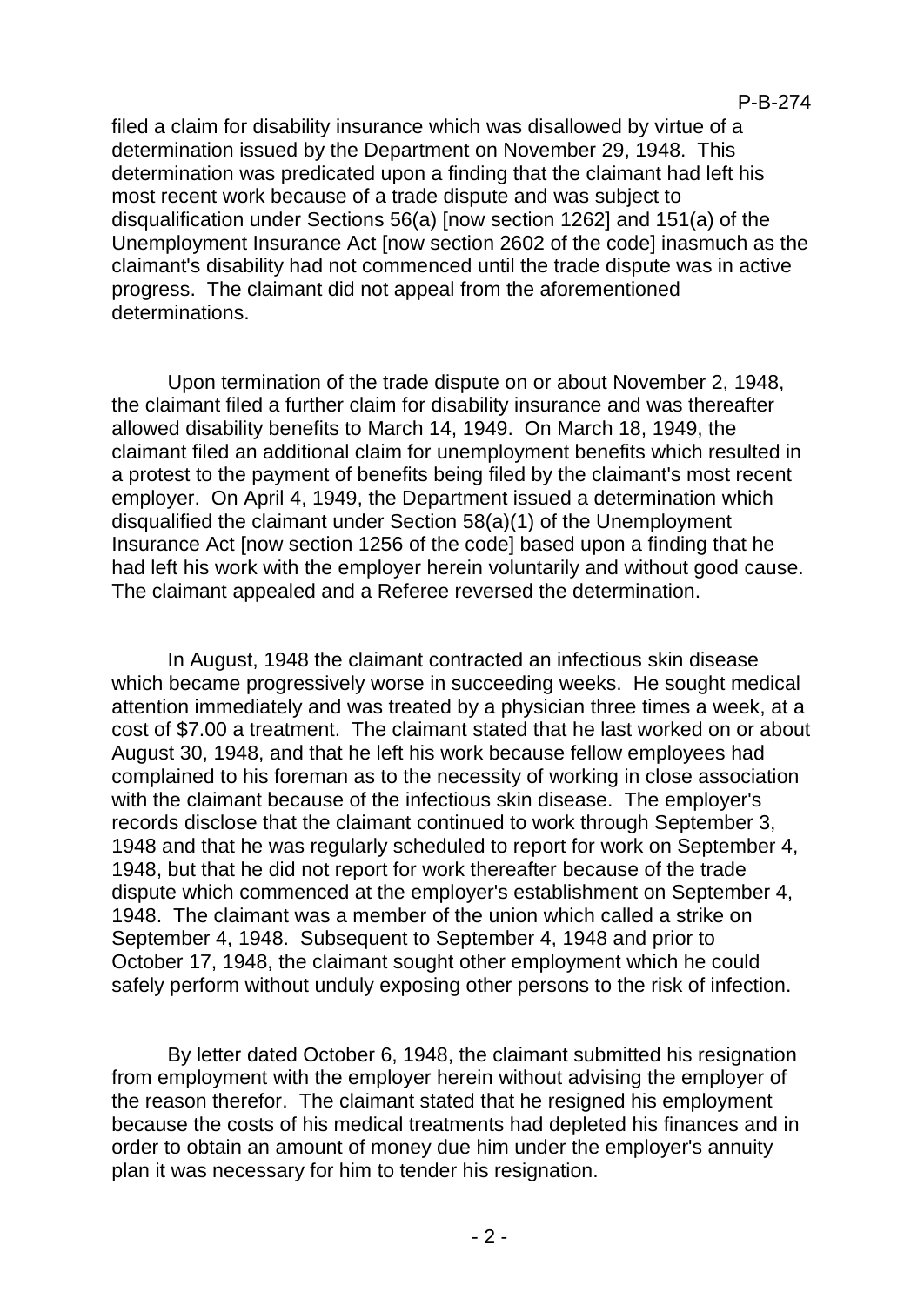The Referee's decision in this case was predicated in part upon the conclusion that the claimant had left his work due to a disability and not because of the existence of a trade dispute as evidenced by the fact that the claimant left his work several days prior to the inception of the strike. In appealing to this Appeals Board the employer disputes this finding and conclusion because the claimant would have been entitled to accumulated sick leave at full pay had he remained away from work because of illness rather than because of the trade dispute.

# REASON FOR DECISION

The issue of whether or not the claimant left his work because of a trade dispute and was properly subjected to disqualification under Section 56(a) of the Unemployment Insurance Act [now section 1262 of the code] with respect to the claim for benefits filed on October 11, 1948 is not before us in this case. On October 19, 1948 and again on November 29, 1948, the Department issued determinations which held that the claimant had left his work due to a trade dispute and that he was disqualified under Section 56(a) of the Act [now section 1262 of the code] for the period during which he continued out of work by reason of the fact that the trade dispute was still in active progress. The claimant did not appeal from either of these determinations and they have since become final and conclusive on that issue. Therefore, the only issue before us in this case involves the question of whether, as to the additional claim filed on March 18, 1949, the claimant is subject to disqualification under Section 58(a)(1) of the Act [now section 1256 of the code] by reason of his voluntary termination of employment with the employer on October 6, 1948.

The evidence in this case discloses that the claimant submitted his resignation from employment with the employer on October 6, 1948 in order to obtain certain funds due him under the annuity plan. It appears that these funds could be made available to the claimant only upon termination of the employer-employee relationship which was only suspended but not severed by the strike (Mark Hopkins, Inc. v. C.E.C., 24 Cal. (2d) 744). The claimant has testified that he had an immediate need for these funds because of the expensive medical treatments which he was undergoing. It is our opinion that the claimant was prompted to take this action for compelling reasons, not only because of the immediate necessity for funds which would not have otherwise been available to him, but also in view of the continuing nature of his disability. Under all the facts and circumstances of this case it is our opinion that the claimant had compelling personal reasons for terminating the employment relationship on October 6, 1948, and that these reasons constitute good cause within the meaning of Section 58(a)(1) of the Unemployment Insurance Act [now section 1256 of the code]. Therefore, he is not subject to disqualification thereunder.